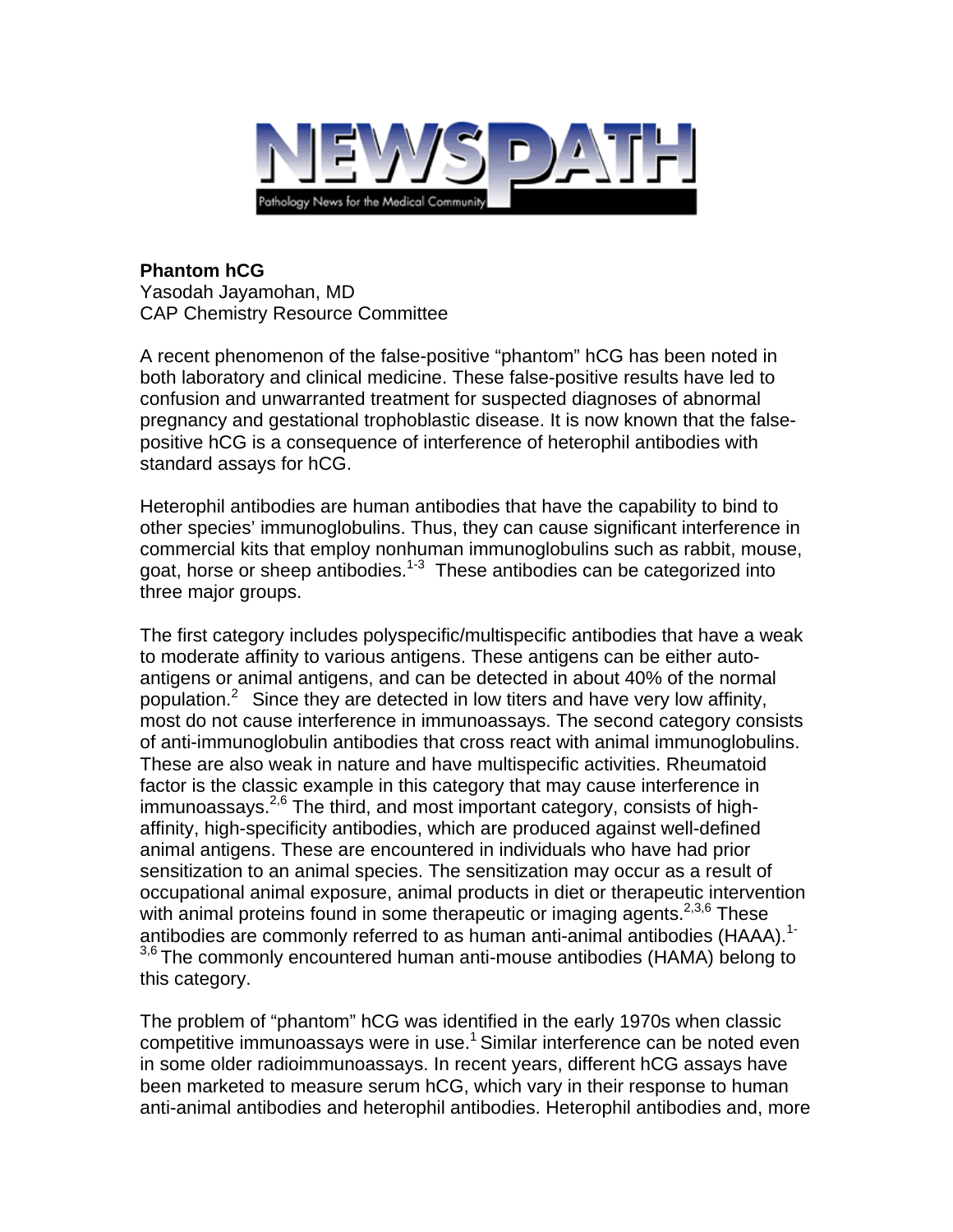commonly, the HAMAs cause significant interference in tumor marker studies that employ immunometric techniques.<sup>2,3</sup> Circulating human heterophil antibodies bind to immunoglobulins of other species, particularly those used to generate immunoassay reagent antibodies (e.g., mouse monoclonal antibodies). The bridging heterophil antibodies can bind to both the capture and tracer antibodies, thus mimicking antigen-bridge capture and signal antibodies. This mode of interference is seen in 90% of cases of false-positive "phantom" hCG results.<sup>1-3</sup> In the remaining cases, the HAMAs bind to either the capture or the tracer antibody, resulting in falsely low or negative hCG results.

The false-positive "phantom" hCG can lead to a positive pregnancy test in patients who are not pregnant.<sup>1,4,5</sup> The problem is somewhat aggravated by the fact that human anti-animal antibodies and heterophil antibodies can remain in the blood for months or years.<sup>1,4</sup> A diagnosis of "phantom" hCG should be suspected in patients with a negative urine and a positive serum hCG. However, a negative urine test cannot be used to confirm a "phantom" hCG, if the patient's quantitative serum hCG is below the cutoff level for positivity used in the urine qualitative hCG test.<sup>4</sup> Apart from pregnancy, heterophil bridging antibodies in immunometric hCG assays can cause falsely elevated levels in patients with gestational trophoblastic diseases, choriocarcinoma, testicular germ cell tumors and IgA deficiencies.<sup>1,4</sup> Studies have shown that "phantom" hCG results have had significant clinical impact and have resulted in therapeutic interventions such as unwarranted curettage, laparoscopy, chemotherapy and even hysterectomy for presumed gestational trophoblastic disease. $2,4$ 

Many techniques are being utilized by the manufacturers to minimize the interference of HAMAs. Addition of a diluent fluid to the assay in kits effectively neutralizes the HAMAs with serial dilutions of the test sample.<sup>1,3</sup> The other method involves the use of blocking agents that include preparations such as heterophil blocking tubes (HBT; scantibodies), that contain freeze-dried immunoglobulins that react with the patient's specimen to inhibit binding of heterophil antibodies. However, the efficacy of these blocking agents is still debatable.<sup>1-3</sup>

With the increasing use of monoclonal mouse antibodies in diagnostic imaging studies and therapeutic interventions, there is a significant risk of sensitization, thus presenting another source of "phantom" hCG results. Therefore, due to a possible false-positive, increased awareness of this potential problem is essential and caution should be exercised in interpreting and reporting hCG results by the laboratory personnel. $^{2,3}$  It is necessary to interpret results in correlation with the clinical picture and other laboratory and imaging studies. If the problem of "phantom" hCG is suspected or identified, the test should be repeated by employing a different assay.<sup>2,3</sup> Alternatively, neutralization by serial dilutions or employing blocking agents can be employed. Some laboratories remove the immunoglobulins from hCG by chromatography before using the immunoassay.<sup>2</sup> Help from the USA hCG Reference Service can be obtained if the